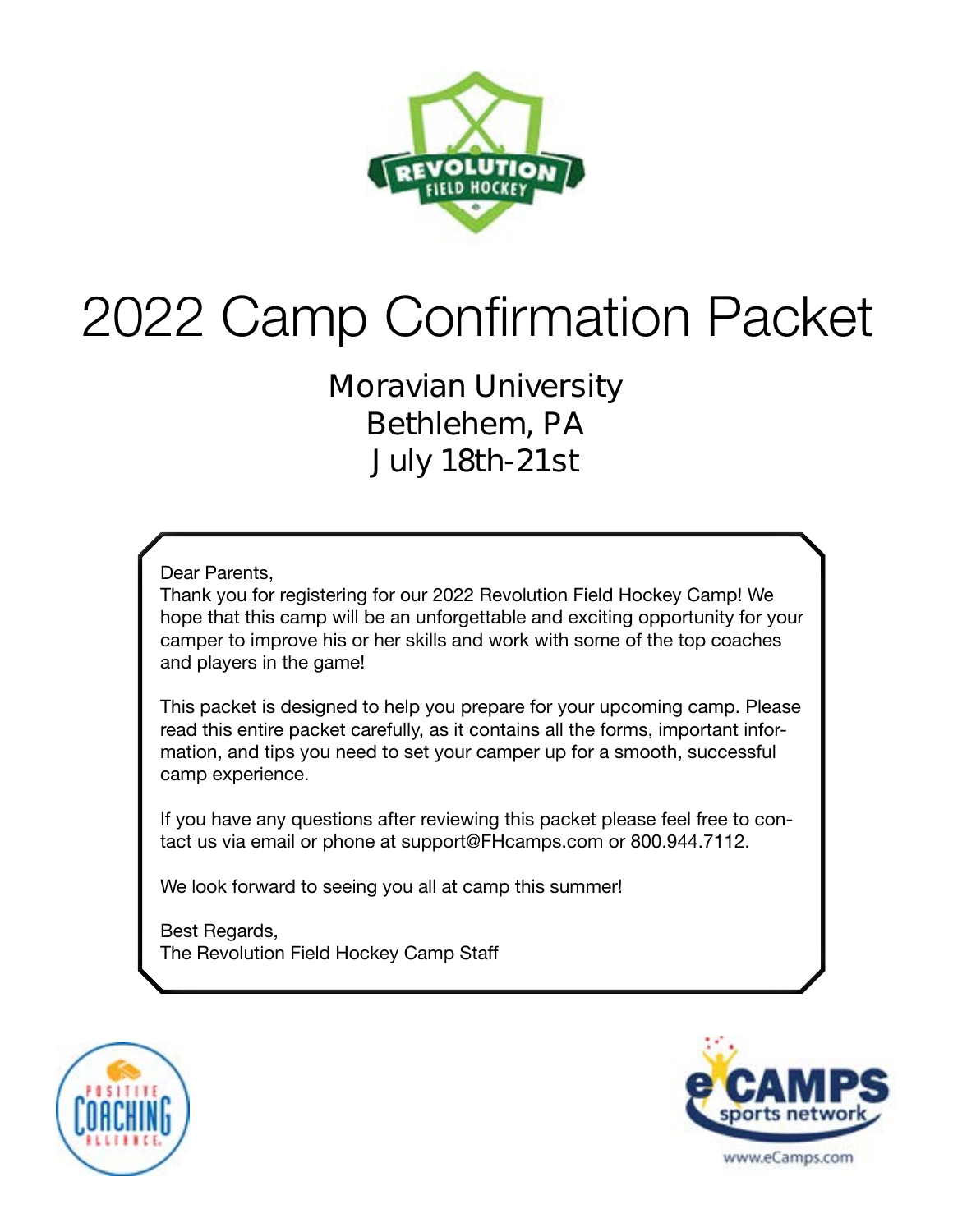### **2022 Revolution Field Hockey Camp**



#### Our Mission

The Revolution Field Hockey Camps were developed to provide young athletes with the opportunity to become better field hockey players by providing instruction from the top coaches in a positive and fun atmosphere.

#### Health and Safety

We want to ensure your child a safe and positive environment during their time at camp. Campers are expected to abide by the camp rules and live by our core values. Drugs, alcohol and tobacco products are strictly forbidden and constitute, along with general misconduct, grounds for dismissal from camp without a refund.

#### Cancellation Policy

#### Final Payment

**EXCELLENCE** – We inspire our campers by providing an unforgettable experience that is the result of a dedicated staff, a progressive instructional curriculum and superior customer service.

*FUN –* We create lasting memories and friendships at camp by surrounding the campers with a passionate camp staff and a creative daily schedule that fosters meaningful interaction with all campers. We always remember that after all, this is camp!

#### Core Values

**IMPROVEMENT** – We provide a unique opportunity for campers to improve their game through personal attention, setting goals and an energetic staff that is committed to the individual development of each camper.

**SAFETY** – We promote a safe and healthy camp environment by providing a responsible staff that supervises all camp activities and who are trained to be role models for our campers both on and off the field.

**SPORTSMANSHIP –** We practice teamwork through leadership opportunities that lead to on-field lessons of integrity, honesty and mutual encouragement.

Final Payments are due in our office by May 15th. Any camper with a remaining balance will be prohibited from checking into camp. We do not accept final payments at camp. Final payments can be paid via mail, over the phone, or through your online account. If you are unsure about your balance, please call us at 800.944.7112

Any Camper who must cancel their registration more than fifteen (15) days prior to the Camp start date will receive a voucher equal to the full amount of Camp tuition already paid which may be used toward any program or camp offered by eCamps. If a Camper must cancel their registration fourteen (14) days or fewer prior to the start of Camp, eCamps will issue Camper or Parent a voucher equal to 50% of the Camp tuition, which may be used toward any program or camp offered by eCamps. Vouchers are valid for any eCamps program within the same or next calendar year and are also transferable to another family member. Camp vouchers are not extended to Campers who leave Camp after the start of a session. The \$25 registration fee is non-refundable. *Cash refunds are not offered under any circumstances.*

## **2022 Revolution Field Hockey Camp**

### *Don't Forget to Tell Your Friends!*

Camp can be even more fun with a friend. Space is still available, so remember to tell your teammates to check out this session at FHcamps.com!



#### CHECK-OUT

#### EXTENDED DAY CAMPERS

#### KEY DEPOSIT

#### HEALTH FORMS

Campers will check out at 12pm at the check-in location. Parents are encourged to attend the morning session of games on the last day starting at 9am! Check-out will occur immediately after the closing ceremony.

Beyond the first day, you should plan on arriving dressed and ready to play at 8:15am. Extended day campers can be dropped off directly at the field. Pick up will be at 8:30pm the after the evening session. Lunch and dinner are included.

The school requires a key deposit of \$100 per overnight camper. Please bring a check made out to "Revolution Field Hockey Camps". The check will be returned to you at checkout when your camper's key is turned in.

Every camper must have the attached health history and release form filled out in order to attend camp. This form should be brought to camp and handed in at check in- **please do not mail ahead**.

#### COVID - [OVERNIGHT CAMP PROCEDURES & PROTOCOLS](https://laxcamps.com/wp-content/uploads/COVID-19-eCamps-Sports-Network-Guidlines-Overnight-Camp.pdf) *PROOF OF COVID-19 VACCINATION OR NEGATIVE COVID TEST 72 HOURS PRIOR TO THE START OF CAMP REQUIRED TO ATTEND CAMP*

\*A physician's signiture is required on this form ONLY if you are attending a camp in CT, MA or NY. An attached physicians signed physical form from within two years will suffice. Camps in CT require the 'Administration of Medication' form for any medication brought to camp--this form can be found on FHCamps.com

#### CHECK-IN

Check in on the first day of camp will be between 12-2pm at Hauper Union Building (#36 on campus map) Dinner will be the first meal served. All campers should arrive dressed and ready for their first session. *Check-in will take place at Hauper Union Building!*